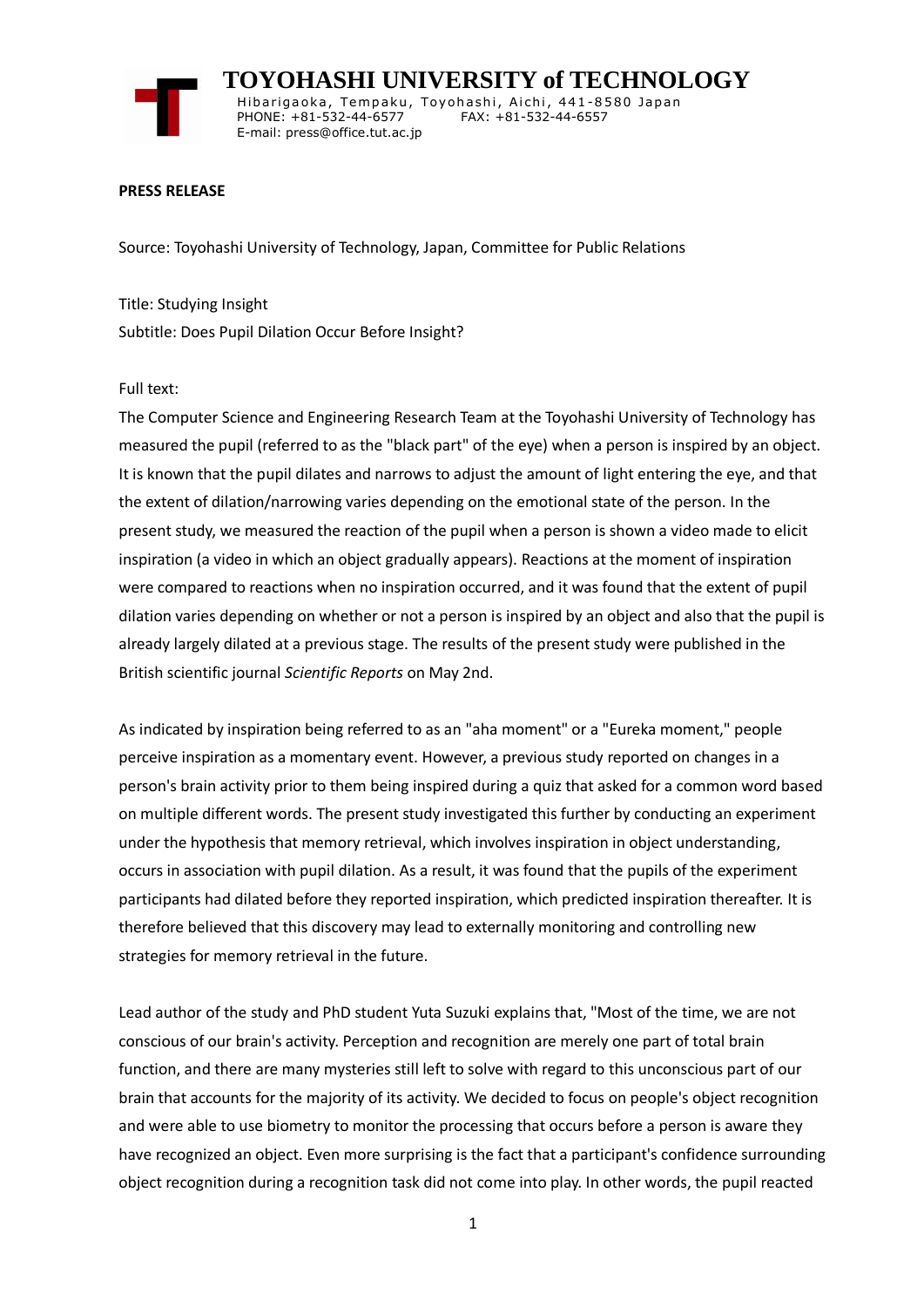

 **TOYOHASHI UNIVERSITY of TECHNOLOGY** Hibarigaoka, Tempaku, Toyohashi, Aichi, 441-8580 Japan PHONE: +81-532-44-6577 FAX: +81-532-44-6557 E-mail: press@office.tut.ac.jp

regardless of whether the participant subjectively believed they were close to getting the answer, and we only tracked whether or not they answered that they recognized the object. We believe this suggests that successful memory retrieval of an object in subconscious processing is in fact reflected in pupil dilation."

Research team leader and Associate Professor Tetsuto Minami says that, "Up until now, we mainly researched 'inspiration' by measuring brain waves, but we can now expect new developments with combinations of different measuring techniques thanks to this new discovery using non-contact pupil measurement technology."

Associate Professor Tetsuto Minami further states that, "Being inspired by objects is deeply related to memory retrieval success. If we can, for instance, uncover a brain processing mechanism in which pupil dilation and problem solving based on inspiration are related in a different way, this could be used as an index when comparing healthy patients to patients with a cerebral function disorder (for example, patients on the autism spectrum and patients with schizophrenia). Externally controlling pupil dilation is also expected to help with both diagnosis and treatment if it can be used to promote cerebral processing."

The present study was conducted with the assistance of Grants-in-Aid for Scientific Research numbers A(26240043) and B(17H01807) from the Japan Society for the Promotion of Science. The lead writer Suzuki also received a grant as part of the Program for Leading Graduate Schools run by the Japan Society for the Promotion of Science.

## Reference:

Suzuki, Y., Minami, T., & Nakauchi, S. (2018). Association between pupil dilation and implicit processing prior to object recognition via insight. Scientific Reports, 8(1), 6874. <https://doi.org/10.1038/s41598-018-25207-z>

Further information

Toyohashi University of Technology 1-1 Hibarigaoka, Tempaku, Toyohashi, Aichi Prefecture, 441-8580, JAPAN Inquiries: Committee for Public Relations E-mail: press@office.tut.ac.jp